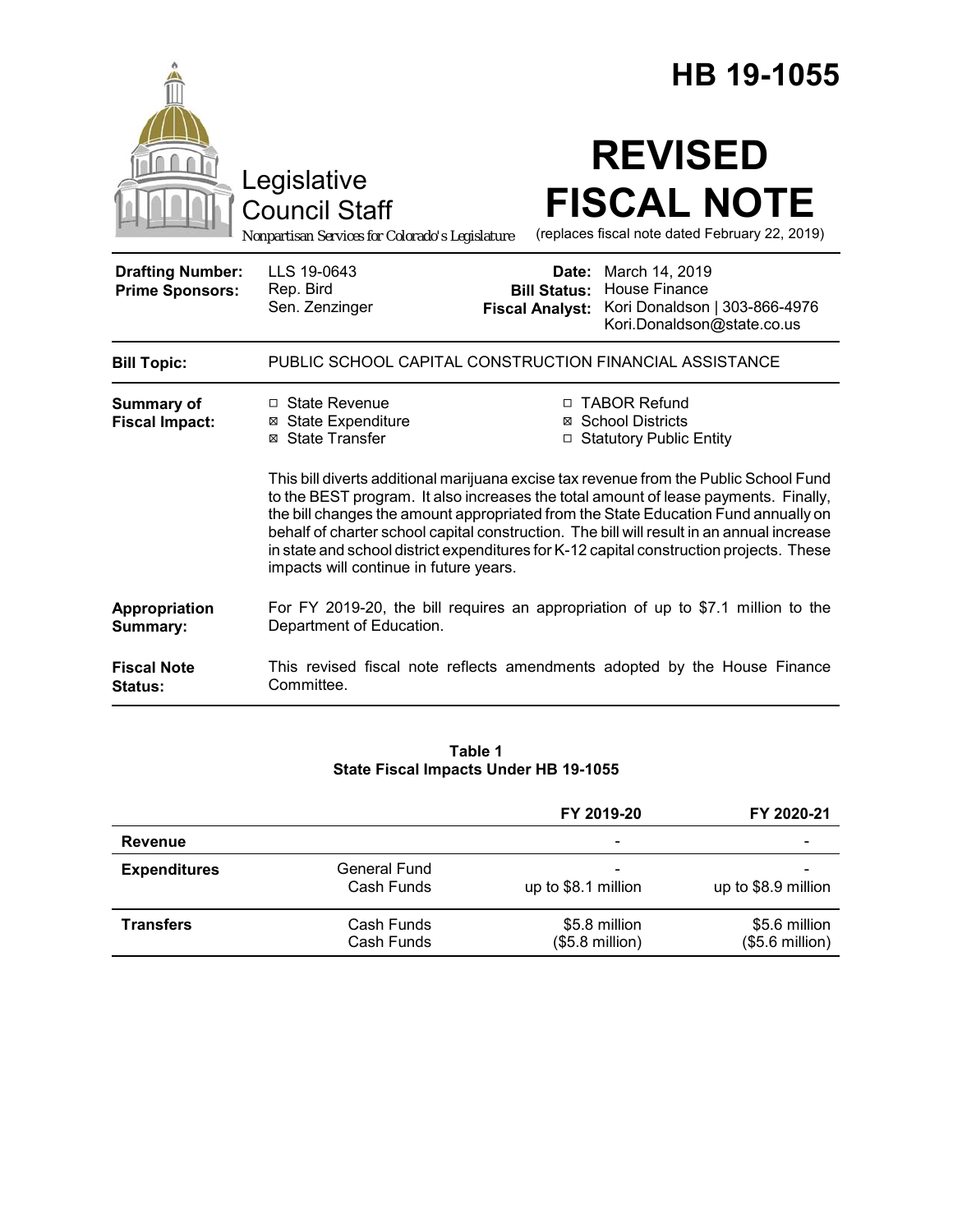March 14, 2019

# **Summary of Legislation**

Currently, under the Building Excellent Schools Today (BEST) program, the Treasurer may enter into lease-purchase agreements for public school facility capital construction projects, subject to the limitation that the maximum total annual amount of lease payments payable under these agreements does not exceed \$100 million in a fiscal year. The bill establishes the following incremental increase on lease payments:

- \$105 million in FY 2019-20; and
- \$110 million in FY 2020-21 and thereafter.

Current law also provides that the greater of \$40 million or 90 percent of retail marijuana excise tax revenue annually collected is transferred to the Public School Capital Construction Assistance Fund (assistance fund) to support the BEST program and the remainder of the revenue is transferred to the Public School Fund. Beginning in FY 2019-20, the bill requires all retail marijuana excise tax revenue to be transferred to the assistance fund. It also authorizes continuous spending authority from the assistance fund for cash grants beginning in the current fiscal year and continuing through FY 2019-20.

In addition, the bill changes the percentage of retail marijuana excise tax revenue that is further credited to an account within the fund for distribution to charter school facilities from 12.5 percent to a percent equal to the percentage of students included in the statewide funded pupil count who were enrolled in a charter school the prior year.

Finally, the bill changes the amount of money annually appropriated from the State Education Fund for charter school capital construction from \$20 million a year to \$20 million a year annually adjusted for changes in the number of students included in the statewide funded pupil count enrolled in charter schools.

## **Background**

**BEST Program.** The BEST program was established in 2008 to provide grants to public schools to rebuild, repair, or replace the state's aging K-12 educational facilities. Grant awards for BEST-qualified projects may come in the form or either long-term financing through lease-purchase agreements called certificates of participation or cash awards. The source of state funds for the program is the assistance fund.

The BEST program is supported primarily by rent and royalty income earned on state trust lands administered by the State Land Board and retail marijuana excise tax revenue, but receives some additional funding from lottery proceeds and interest earnings. Current law credits the following revenue to the assistance fund:

- 50 percent of gross revenue from state school trust lands, with a minimum guarantee of \$40 million annually:
- the greater of \$40 million or 90 percent of retail marijuana excise tax revenue annually collected;
- net proceeds from the sale of certificates of participation (COPs);
- lottery proceeds; and
- interest earnings.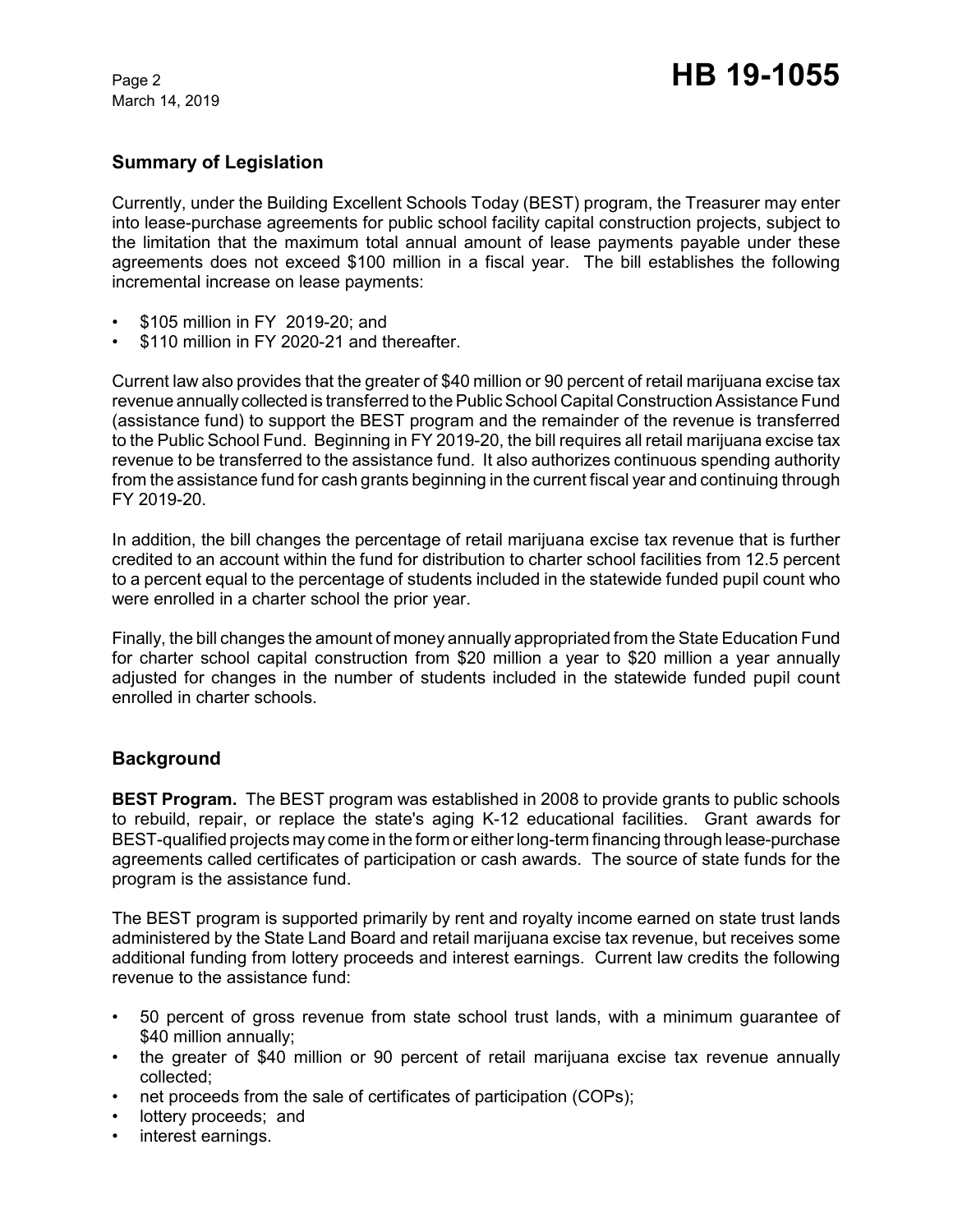March 14, 2019

Table 2 provides information on actual state revenue supporting the BEST program for FY 2014-15 through FY 2017-18.

| State Revenue for the BEST Program |               |               |               |               |  |  |
|------------------------------------|---------------|---------------|---------------|---------------|--|--|
| <b>Revenue Source</b>              | FY 2014-15    | FY 2015-16    | FY 2016-17    | FY 2017-18    |  |  |
| State Land Board                   | \$92,505,484  | \$65,802,073  | \$58,501,081  | \$69,227,578  |  |  |
| Marijuana Excise Tax               | \$23,949,565  | \$40,000,000  | \$40,000,000  | \$40,000,000  |  |  |
| <b>Proposition BB Funds</b>        | \$0           | \$40,000,000  | \$0           | \$0           |  |  |
| <b>Lottery Proceeds</b>            | \$1,997,456   | \$8,070,499   | \$2,273,562   | \$4,117,403   |  |  |
| Interest Income                    | \$2,032,658   | \$2,646,015   | \$4,099,368   | \$6,343,427   |  |  |
| <b>Total Revenue</b>               | \$120,485,163 | \$156,518,587 | \$104,874,011 | \$119,688,408 |  |  |

### **Table 2 State Revenue for the BEST Program**

 *Source: Colorado Department of Education*

## **State Transfers**

This bill increases the amount of marijuana excise tax revenue transferred to the assistance fund by \$5.8 million in FY 2019-20 and \$5.6 million in FY 2020-21, and correspondingly reduces the amount transferred to the Public School Fund. Table 3 shows the amount of marijuana excise tax revenue that would be transferred to the assistance fund under current law and under House Bill 19-1055, based on the Legislative Council Staff December 2018 revenue forecast.

#### **Table 3 Marijuana Excise Tax Revenue to Assistance Fund Under Current Law and HB 19-1055** *(Million Dollars)*

| <b>Fiscal Year</b> | <b>Marijuana Excise</b><br><b>Tax Revenue</b> | <b>Current Law</b> | HB 19-1055 | <b>Difference</b> |
|--------------------|-----------------------------------------------|--------------------|------------|-------------------|
| FY 2019-20         | \$57.9                                        | \$52.1             | \$57.9     | \$5.8             |
| FY 2020-21         | \$56.4                                        | \$50.7             | \$56.4     | \$5.6             |

 *Source: Legislative Council Staff December 2018 Revenue Forecast*

# **State Expenditures**

This bill increases state expenditures on behalf of K-12 capital construction by up to \$8.1 million in FY 2019-20 and \$8.9 million in FY 2020-21. For FY 2019-20, these increases include up to \$5.8 million in additional spending from the assistance fund and up to \$2.1 million in additional spending by charter schools from an appropriation made from the State Education Fund. These impacts will continue in future years.

**Department of Education.** This bill increases state expenditures by up to \$5.8 million in FY 2019-20 and \$5.6 million in FY 2020-21 for COP lease-purchase agreements and cash awards under the BEST program. An increase in transfers to the program is anticipated to increase the number of grant awards and correspondingly increase program administration workload. The workload increase can be accomplished within existing appropriations.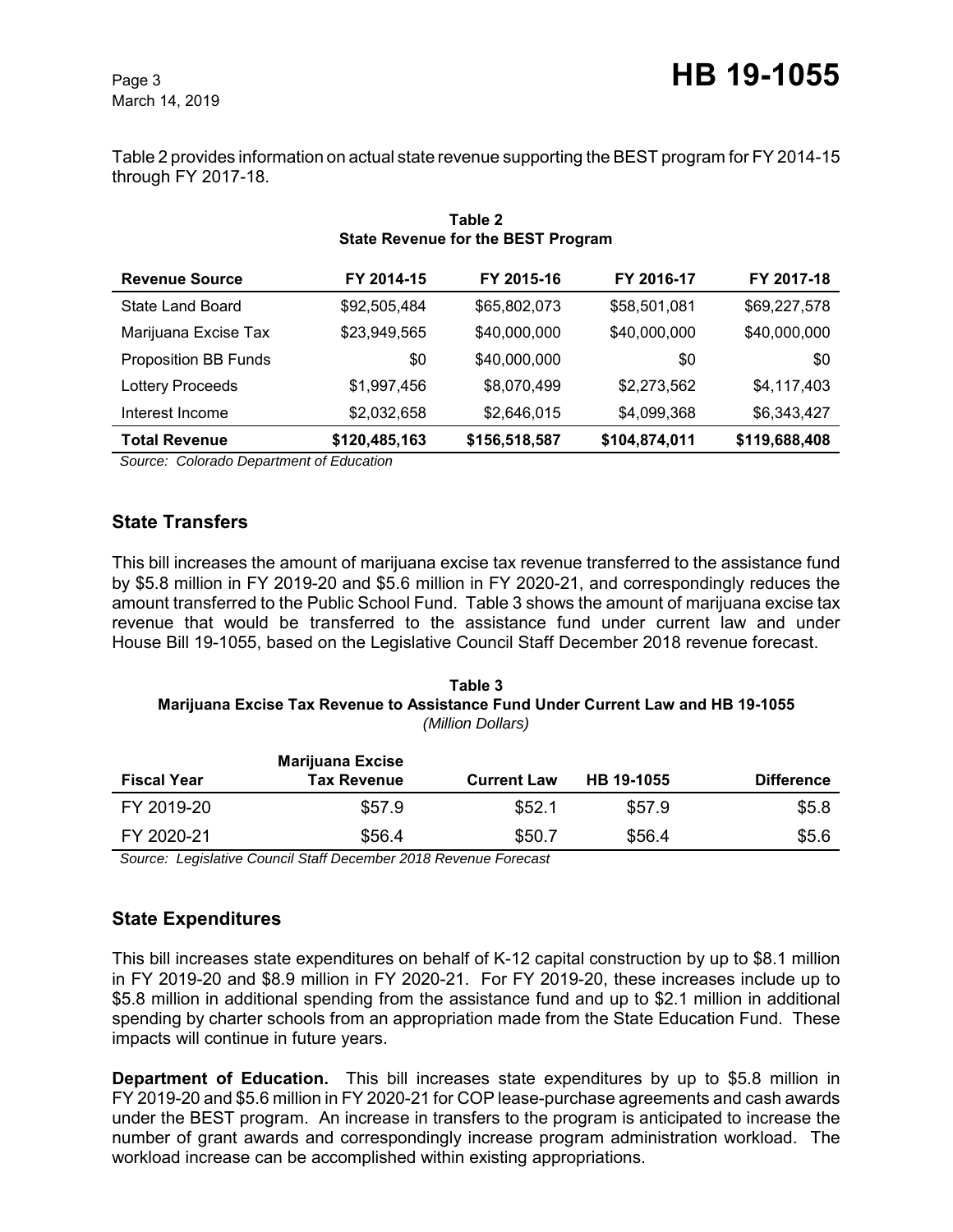Because lease payments have a local match and the state share is capped at 50 percent, this bill authorizes the increase of state expenditures from the assistance fund for lease payments for BEST projects by up to \$5 million in FY 2019-20 and \$10 million in FY 2020-21. These amounts are not reflected in the total state expenditure increase.

**Charter schools.** The bill is expected to increase expenditures on behalf of state charter school capital construction in FY 2019-20 and beyond. The total FY 2019-20 increase is projected to be \$2.3 million and the total FY 2020-21 increase is projected to be about \$3.3 million. These amounts encompass changes in the allocation to an account in the assistance fund and the appropriation from the State Education Fund.

| Table 4                                                                                |
|----------------------------------------------------------------------------------------|
| <b>Moneys for Charter School Capital Construction Under Current Law and HB 19-1055</b> |
| (Million Dollars)                                                                      |

|                    | <b>Assistance Fund</b><br><b>Allocation</b> |               | <b>State Education</b><br><b>Fund Appropriation</b> |               |                | <b>Totals</b> |                   |
|--------------------|---------------------------------------------|---------------|-----------------------------------------------------|---------------|----------------|---------------|-------------------|
| <b>Fiscal Year</b> | Current<br>_aw                              | HВ<br>19-1055 | Current<br>Law                                      | HB<br>19-1055 | Current<br>Law | HВ<br>19-1055 | <b>Difference</b> |
| FY 2019-20         | \$6.5                                       | \$6.7         | \$20.0                                              | \$22.1        | \$26.5         | \$28.8        | \$2.3             |
| FY 2020-21         | \$6.3                                       | \$6.7         | \$20.0                                              | \$22.9        | \$26.3         | \$29.6        | \$3.3             |

 *Source: Legislative Council Staff December 2018 Revenue Forecast*

**Charter school assistance fund allocation.**Under current law, the FY 2019-20 and FY 2020-21 allocation on behalf of charter school facility construction is anticipated to be about \$6.5 million and \$6.3 million, respectively, based on a calculation of 12.5 percent of the forecast of total marijuana excise tax revenue. A new calculation under the bill is based on the percentage of students included in the statewide funded pupil count who were enrolled in a charter school in the prior fiscal year. The FY 2019-20 calculation is based on the FY 2018-19 percent of the total count of 11.5 percent. The FY 2020-21 calculation is based on the estimated FY 2019-20 percent of the total count of 11.9 percent. Based on these percentages, this fiscal note assumes that assistance fund transfers allocated on behalf of charter school facility construction will increase over current law by \$0.2 million in FY 2019-20 and \$0.4 million in FY 2020-21.

**Charter school State Education Fund appropriation.** Additionally, revenue and expenditures for charter school capital construction will be increased through the formula allocation created in the bill determining the appropriation from the State Education Fund to charter schools. Under current law, the appropriation amount is fixed at \$20 million. A new calculation under the bill is based on the number of students included in the statewide funded pupil count who were enrolled in a charter school in FY 2017-18 as compared to the fiscal year preceding the calculation. The base funding amount of \$20 million is adjusted annually based on this calculation. The FY 2019-20 calculation is based on the comparison of the FY 2018-19 growth rate of 11.4 percent divided by the FY 2017-18 growth rate of 10.4 percent. The FY 2020-21 calculation is based on the comparison of the projected FY 2019-20 growth rate of 11.9 percent divided by the FY 2017-18 growth rate. Based on these calculations, this fiscal note assumes that the FY 2019-20 and FY 2020-21 appropriations on behalf of charter schools from the State Education Fund will increase by at least \$2.1 million and \$2.9 million, respectively.